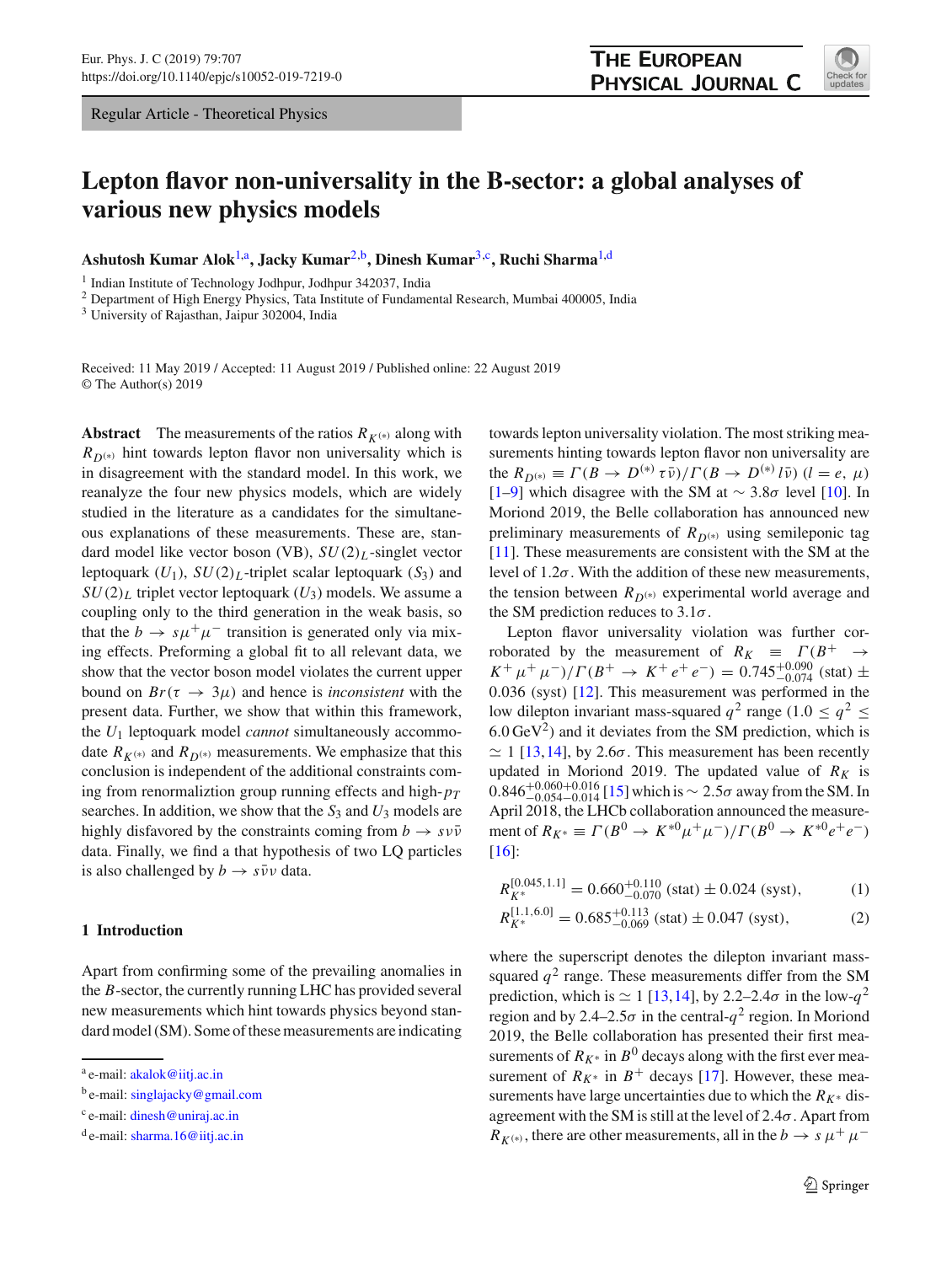sector, which show discrepancies with the SM. The measurement of some of the angular observables [\[18](#page-8-10)[–20](#page-8-11)], in particular  $P'_5$ , disagrees with the SM predictions [\[21\]](#page-8-12) at the level of  $4\sigma$  in the (4.3–8.68)  $q^2$ -bin. This disagreement is further supported by the measurements of ATLAS [\[22](#page-8-13)] and CMS [\[23](#page-8-14)] collaborations. Also, there is tension in the branching ratio of  $B_s \to \phi \mu^+ \mu^-$  [\[24](#page-8-15),[25\]](#page-8-16). Therefore  $b \to s \mu^+ \mu^-$  and  $b \rightarrow c \tau \bar{\nu}$  decays serve as a fruitful hunting ground to probe beyond SM physics.

In order to identify the Lorentz structure of new physics responsible for various anomalies in the  $b \to s\mu^+\mu^-$  sector, in a model-independent way, there have been a plethora of works in recent times  $[26-39]$ . For  $b \to c \tau \bar{\nu}$ , Refs. [\[40](#page-8-19)[–44\]](#page-8-20) identified new physics operators which can account for  $R_{D(*)}$ anomaly. However, simultaneous explanation of anomalies  $\sin b \to s \mu^+ \mu^-$  and  $b \to c \tau \bar{\nu}$  sector in specific new physics models is bit tricky. This is because the  $b \to c\tau\bar{\nu}$  transition occurs at the tree level within the SM, whereas  $b \to s\mu^+\mu^$ decay can only occur at the loop level. One needs a relatively large new physics contributions in order to explain the  $R_{D^*}$  anomaly. However such a large new physics contributions must also be consistent with the measurement of other observables which are in agreement with their SM predictions. Therefore there are only a limited set of new physics models which can simultaneously explain the  $R_{D(*)}$ and  $b \to s\mu^+\mu^-$  anomalies, see e.g. [\[45](#page-8-21)[–62\]](#page-9-0).

In this work we revisit four models: (1) SM like vector bosons (VB), (2)  $SU(2)_L$ -singlet vector leptoquark ( $U_1$ ), (3)  $SU(2)_L$ -triplet scalar leptoquark  $(S_3)$  and (4)  $SU(2)_L$ triplet vector leptoquark models  $(U_3)$ . We assume a coupling to only third generation in the gauge basis. These models were studied in [\[48](#page-8-22),[58\]](#page-8-23). In Ref. [\[58](#page-8-23)], it was shown that VB model is a viable model, but the  $Br(\tau \rightarrow 3\mu)$  were shown to be *O*(10−<sup>8</sup> ) which is close to its present upper bound of  $2.1 \times 10^{-8}$  [\[63\]](#page-9-1). Further *U*<sub>1</sub> model was also considered to be a potential model in Refs. [\[48](#page-8-22)[,58](#page-8-23)] to explain  $R_K$  and  $R_{D^*}$ anomalies. In Refs.  $[64, 65]$  $[64, 65]$ , it was shown that the  $U_1$  model is disfavored due to the constraints coming from processes such as  $\tau \to e \nu \bar{\nu}, \tau \to \mu \nu \bar{\nu}$  which are generated solely due to renormalization group running (RGE) effects. However, it should be noted that Refs. [\[64](#page-9-2)[,65](#page-9-3)] considered a different kind of transformation from gauge to mass basis as used in this work. We choose the one used in the Ref.  $[58]$  $[58]$ .<sup>[1](#page-1-0)</sup> Further, in Ref. [\[66](#page-9-4)], it was shown that the high- $p_T$  searches also disfavor the *U*<sup>1</sup> model.

For the first time we perform a global analyses of the four NP models by taking into account all relevant data from Bsector as well as the leptonic decays generated through the RGE running. Our main findings are summarized below:

- 1. In Ref. [\[58\]](#page-8-23), it was found that the *V B* is a viable model for the combined explanation of the B-anomalies. However, on the basis of global fit, we found that for the *V B* model the  $\mathcal{B}(\tau \to 3\mu)$  is an order magnitude above the current experimental upper bound at the best fit. Therefore, we show that the *VB* model is simply excluded by  $\tau \to 3\mu$ process.
- 2. Reference [\[48\]](#page-8-22) motivated *U*<sup>1</sup> LQ model as potential candidate for the combined explanation of the B-anomalies. Following this, Ref. [\[58\]](#page-8-23) showed it to be a viable model. However, our analyses shows that  $R_{D^*}$  value is only marginally improved over its SM value.
- 3. In Refs. [\[64](#page-9-2)[,65](#page-9-3)] it were shown that this minimal framework for the simultaneous explanation of the anomalies is challenged by the  $\tau$  lepton flavor violating decays and Zpole observables which arise due to RGE running. However, we find that using a more flexible transformation matrices to go from gauge to mass basis, the constraints coming from these processes can be avoided.

The paper is arranged as follows. After the introduction, in Sect. [2,](#page-1-1) we discuss the methodology used in our anlysis. In Sect. [3,](#page-2-0) we describe the four new physics models in the framework of third generation coupling in the weak basis. In Sect. [4,](#page-5-0) we present our results. Finally, we conclude in Sect. [5.](#page-7-0)

#### <span id="page-1-1"></span>**2 Methodology**

In our analyses we take into account following constraints

- 1. the measurement of  $R_{D^{(*)}}$  [\[10](#page-8-2)[,11](#page-8-3)],
- 2. the branching ratio of  $B_s^0 \rightarrow \mu^+ \mu^-$  [\[67](#page-9-5)[–69](#page-9-6)],
- 3. the differential branching ratio of  $B^0 \to K^{*0} \mu^+ \mu^-$  and  $B^+ \to K^{*+} \mu^+ \mu^-$  measured by LHCb [\[70](#page-9-7)[,71](#page-9-8)],
- 4. the CP-averaged differential angular distribution for  $B^0 \to K^{*0} (\to K^+\pi^-)\mu^+\mu^-$  [\[19](#page-8-24)],
- 5. the differential branching ratio of  $B^0 \to K^0 \mu^+ \mu^-$  and  $B^+ \to K^+ \mu^+ \mu^-$  measured by LHCb [\[70](#page-9-7)] and CDF [\[72](#page-9-9)],
- 6. the differential branching ratio of  $B_s^0 \rightarrow \phi \mu^+ \mu^-$  by LHCb [\[25](#page-8-16)] and CDF [\[72](#page-9-9)] and the angular observables measured by LHCb [\[25\]](#page-8-16),
- 7. the differential branching ratio of  $B \to X_s \mu^+ \mu^-$  measured by BaBar [\[73\]](#page-9-10),
- 8. the recent data by ATLAS [\[74](#page-9-11)] and CMS [\[75](#page-9-12)] for the angular observables in  $B^0 \to K^{*0} \mu^+ \mu^-$  decay,
- 9. the measurement of  $R_{K^{(*)}}$  [\[15](#page-8-7)[–17\]](#page-8-9),
- 10. mass difference  $\Delta M_s$  in  $B_s$ -mixing [\[76\]](#page-9-13),
- 11. branching ratio of  $B \to K^{(*)} \nu \bar{\nu}$  [\[77\]](#page-9-14),
- 12. branching ratio of  $\tau \rightarrow 3\mu$  [\[63\]](#page-9-1),
- 13. branching ratio of  $B \to K \mu \tau$  [\[78\]](#page-9-15),

<span id="page-1-0"></span><sup>&</sup>lt;sup>1</sup> Note that in the limit of very small mixing angles these two transformations are same.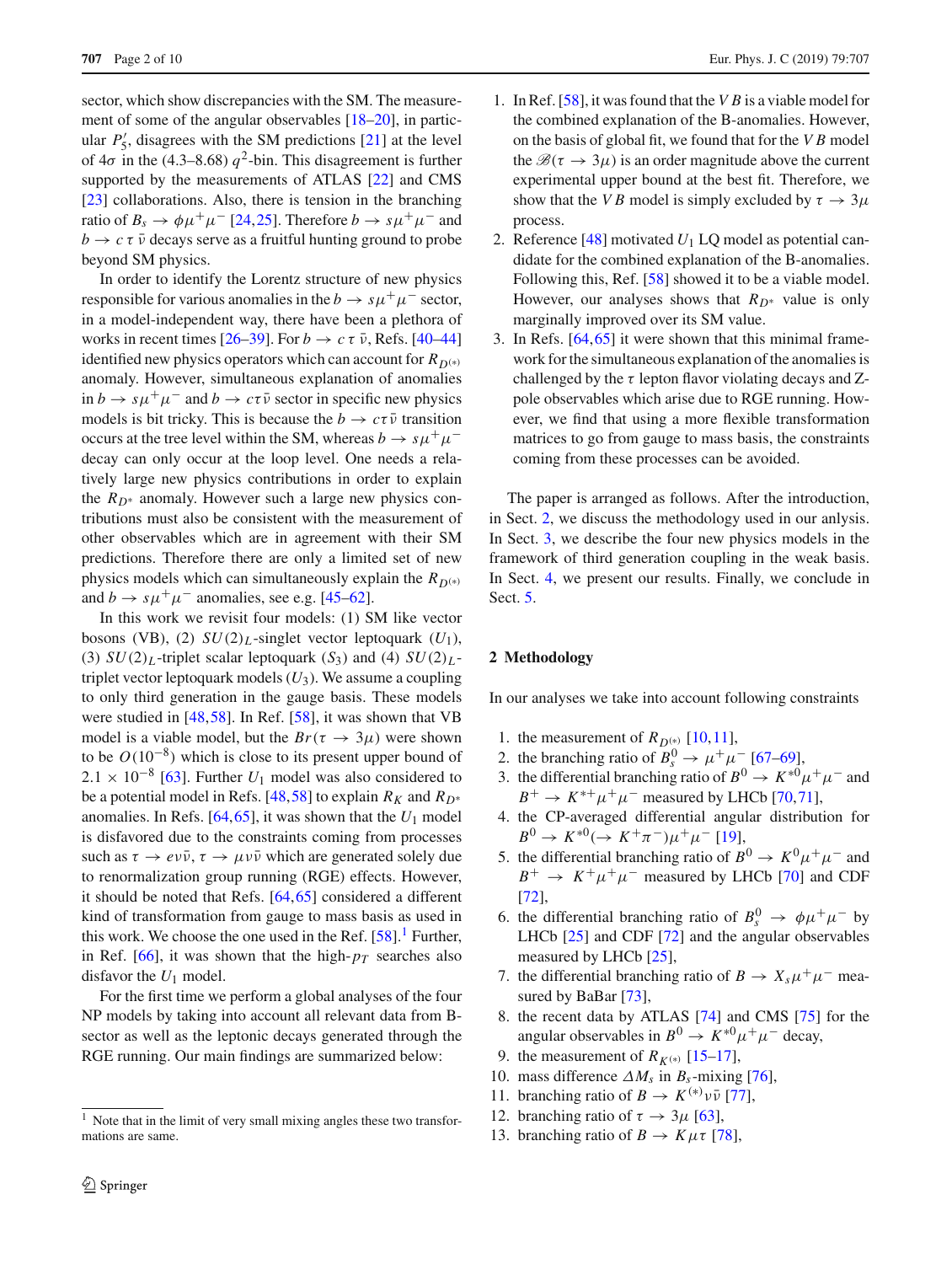- 14. branching ratio of  $\tau \to \phi \mu$  [\[79\]](#page-9-16),
- 15. branching ratio of  $\tau \to e \nu \bar{\nu}$  [\[76\]](#page-9-13).

Note that out of the four models, not all of these contribute to all the observables. For example, the leptoquark models do not contribute to the four fermion operator at the tree level, i.e. the processes like branching ratio of  $\tau \to 3\mu$ ,  $\tau \rightarrow e \nu \bar{\nu}$  and  $B_s^0$ - $\bar{B}_s^0$  mixing do not occur at the tree level in these models. Additionally, *U*<sup>1</sup> model does not give any new physics contribution to the processes related to  $b \rightarrow s \nu \bar{\nu}$ transition at the tree level.

In order to check this viability of the new physics models, we perform three kinds of fit,

- 1. Fit 1: Global fit
- 2. Fit 2: Fit with excluding  $b \to c\tau\bar{\nu}$  data
- 3. Fit 3: Fit with only clean observables

In fit 1, we perform the global fit by taking all the relevant data from 1 to 10. Using the fit results, we check the consistency of the other observables from 11 to 15. We then remove the  $R_{D(*)}$  data from the fit 1 to perform second kind of fit. Fit 2 would enable us to know that how well these models can explain the anomalies in  $b \rightarrow s$  sector and on the other hand would shed light on the what  $b \to s \mu^+ \mu^-$  data imply in  $b \to c \tau \bar{\nu}$  sector in the context of these models. In the third kind of fit, we only consider clean observables such as  $R_{K^{(*)}}$ ,  $R_{D^{(*)}}$ . Along with this the model specific constraints such as  $B_s^0 - B_s^0$  mixing is also taken into account. This fit is performed to check to what extent our conclusions are dependent on hadronic uncertainties.

We do a  $\chi^2$  fit using CERN minimization code MINUIT [\[80](#page-9-17)]. The  $\chi^2$  function is defined as

$$
\chi^2(C_i) = (\mathscr{O}_{th}(C_i) - \mathscr{O}_{exp})^T \mathscr{C}^{-1} (\mathscr{O}_{th}(C_i) - \mathscr{O}_{exp}).
$$
 (3)

The theoretical predictions,  $\mathcal{O}_{th}(C_i)$  are calculated using flavio [\[81](#page-9-18)]. The  $\mathcal{O}_{exp}$  are the experimental measurements of the observables used in the fit. The total covariance matrix  $\mathscr C$  is obtained by adding the individual theoretical and experimental covariance matrices. We closely follow the methodology for global fits discussed in Refs. [\[82](#page-9-19)[,83](#page-9-20)].

#### <span id="page-2-0"></span>**3 New physics models**

In this section we describe the general framework and discuss the new physics models which we have studied. In order to explain the  $R_K$  anomaly, Ref. [\[84](#page-9-21)] considered following operator

$$
\frac{G}{\Lambda^2} (\bar{b}_L^{\dagger} \gamma_\mu b_L^{\prime}) (\bar{\tau_L^{\prime}} \gamma^\mu \tau_L^{\prime}). \tag{4}
$$

Here  $\Lambda$  is the scale of new physics. It was assumed that, in the gauge basis, NP couple to the third generation only. The transformation from gauge basis to the mass basis will then generate operator  $(\bar{s}_L \gamma_\mu b_L)(\bar{\mu}_L \gamma^\mu \mu_L)$  which contributes to  $b \to s \mu^+ \mu^-$ .

Then in Ref. [\[45\]](#page-8-21) it was pointed out that full  $SU(3)_C \times$  $SU(2)_L \times U(1)_Y$  invariant operator can be written in the following way

<span id="page-2-1"></span>
$$
\mathcal{L}_{eff} = \frac{G_1^{ijkl}}{\Lambda^2} (\bar{Q}_L^{i} \gamma_\mu Q_L^{\prime j}) (\bar{L}_L^{i} \gamma^\mu L_L^{\prime l}) + \frac{G_2^{ijkl}}{\Lambda^2} (\bar{Q}_L^{i} \gamma_\mu \sigma^I Q_L^{\prime j}) (\bar{L}_L^{i} \gamma^\mu \sigma^I L_L^{\prime l}),
$$
\n(5)

the *i*, *j*, *k* and *l* are the generation indices and  $Q'$  and  $L'$ are the quark and lepton doublets in the gauge basis. The four fermion operator in the first term of Eq. [5](#page-2-1) contains neutral current interactions only while the second four fermion operator contains both charged and neutral current interactions and hence can simultaneously generate NP effects in both  $R_{K^{(*)}}$  and  $R_{D^{(*)}}$ .

We assume that the only non-zero Wilson coefficients are  $G_1^{3333}$  and  $G_2^{3333}$ , ensuring that the NP couples to only the third generation in the gauge basis. The transformation used in going from gauge basis to mass basis is given by

$$
u'_L = Uu_L, \quad d'_L = Dd_L, \quad l'_L = Ll_L, \quad v'_L = Lv_L,\tag{6}
$$

here the primed spinors (gauge basis) has all three generation of fermions and *U*, *D*, and *L* are  $3 \times 3$  unitary matrices. Note that the transformation for both the charged and neutral leptons are assumed to be the same because the neutrino masses are neglected here.

Based on the effective operators, the global analyses indicate that a non-zero new physics contribution to operator  $(\bar{c}_L \gamma^{\mu} b)(\bar{\nu}_L \gamma^{\mu} \tau_L)$  is required to explain the  $R_{D^{(*)}}$  anomalies. On the other hand, for explaining the anomalies in  $R_{K^{(*)}}$  and *b*  $\rightarrow$   $s\mu^{+}\mu^{-}$  data, we need a new physics in  $(\bar{s}_L \gamma^{\mu} b)(\bar{\mu} \gamma_{\mu} \mu)$  operator. Since both the operators involve only second and third generations, we assume mixing only between second and third generation so that the matrices *D* and *L* can be defined using the two rotation angles  $\theta_{bs}$  and  $\theta_{\mu\tau}$ , respectively.

Therefore, we define

$$
D = \begin{pmatrix} 1 & 0 & 0 \\ 0 & \cos \theta_{bs} & \sin \theta_{bs} \\ 0 & -\sin \theta_{bs} & \cos \theta_{bs} \end{pmatrix}, L = \begin{pmatrix} 1 & 0 & 0 \\ 0 & \cos \theta_{\mu\tau} & \sin \theta_{\mu\tau} \\ 0 & -\sin \theta_{\mu\tau} & \cos \theta_{\mu\tau} \end{pmatrix}.
$$

The transition  $b \to c\tau\bar{\nu}$  occurs at the tree level in the SM so the explanation of anomalies in  $R_{D(*)}$  requires a large NP coupling with third generation. However, as the transition  $b \rightarrow s \mu \mu$  occurs at loop level in SM, a small NP coupling with second generation is required for the explanation of  $R_{K^{(*)}}$  anomalies. The above transformation gives small cou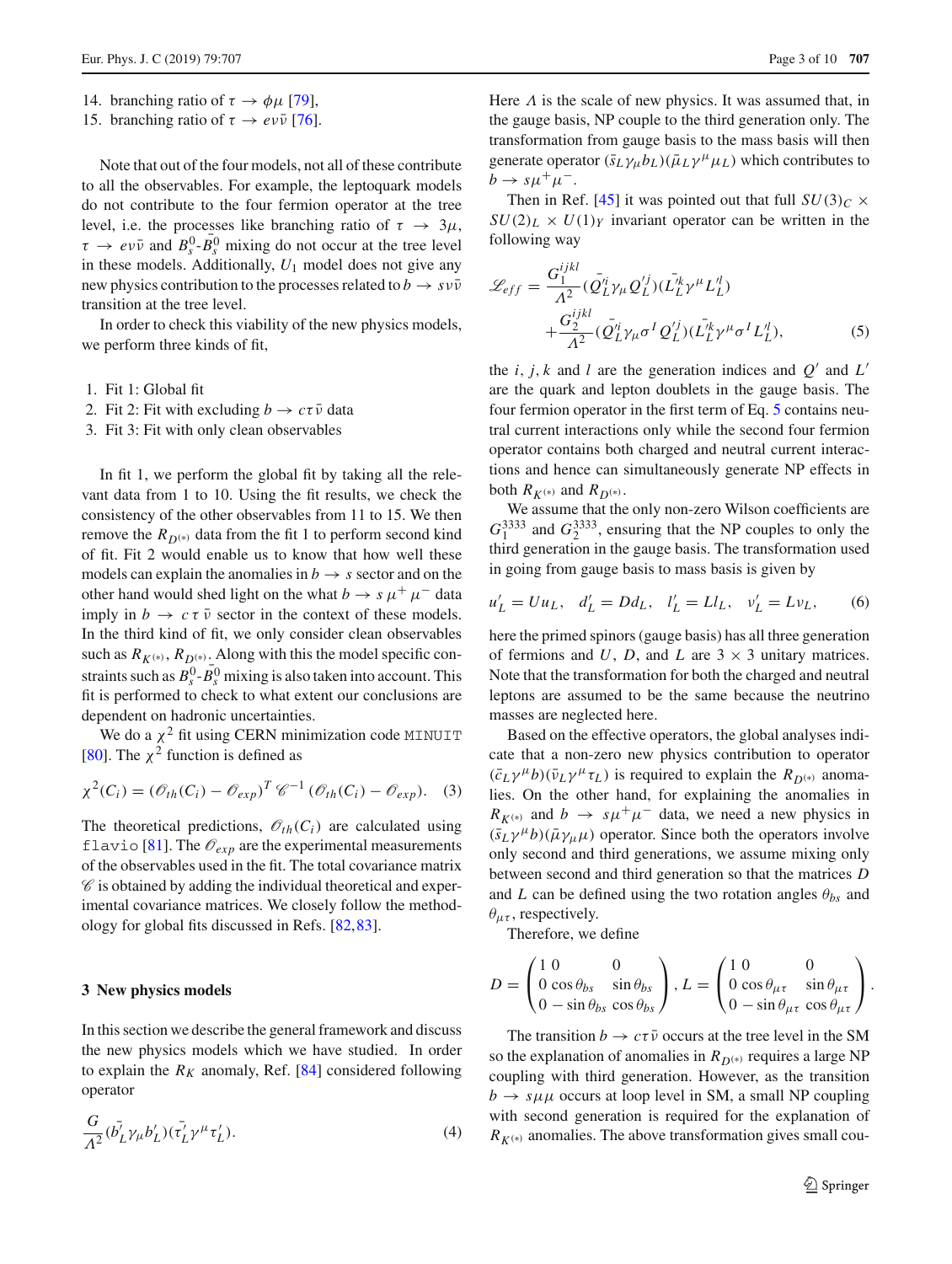plings through rotation to the second generation down quarks and charged leptons in the mass basis.

Therefore, in the mass basis, the new physics couplings can be written as,

$$
G_{(1,2)}^{ijkl} = g_{(1,2)} X^{ij} Y^{kl},\tag{7}
$$

where *X* and *Y* are the matrices which are function of the rotation angles. The form of these matrices for  $b \to s l^+ l^$ decay is

$$
X = D^{\dagger} \begin{bmatrix} 0 & 0 & 0 \\ 0 & 0 & 0 \\ 0 & 0 & 1 \end{bmatrix}
$$
  
\n
$$
D = \begin{bmatrix} 0 & 0 & 0 \\ 0 & \sin^2 \theta_{bs} & -\sin \theta_{bs} \cos \theta_{bs} \\ 0 & -\sin \theta_{bs} \cos^2 \theta_{bs} & \cos^2 \theta_{bs} \end{bmatrix},
$$
\n(8)  
\n
$$
Y = L^{\dagger} \begin{bmatrix} 0 & 0 & 0 \\ 0 & 0 & 0 \\ 0 & 0 & 1 \end{bmatrix}
$$

$$
L = \begin{bmatrix} 0 & 0 \\ 0 & \sin^2 \theta_{\mu\tau} & -\sin \theta_{\mu\tau} \cos \theta_{\mu\tau} \\ 0 & -\sin \theta_{\mu\tau} \cos \theta_{\mu\tau} & \cos^2 \theta_{\mu\tau} \end{bmatrix}.
$$
 (9)

In case of up-type quarks involved in the process, the matrix *U* is used instead of *D*. The couplings  $g_1$  and  $g_2$  take specific values depending upon the new physics models. In the more recent study [\[85](#page-9-22)] generic couplings in the mass basis are considered.

The effective Hamiltonian relevant for the  $b \to s \ell_i^+ \ell_j^-$ ,  $b \rightarrow c \ell_i \bar{\nu}_i$  and  $b \rightarrow s \nu_i \bar{\nu}_i$  processes can be written as

$$
H_{eff}(b \to s\ell_i^+ \ell_j^-) = -\frac{\alpha G_F}{\sqrt{2}\pi} V_{tb} V_{ts}^* \Big[ C_9^{ij} (\bar{s}_L \gamma^\mu b_L) (\bar{l}_i \gamma_\mu l_j) + C_{10}^{ij} (\bar{s}_L \gamma^\mu b_L) (\bar{l}_i \gamma_\mu \gamma^5 l_j) \Big], \qquad (10)
$$
  

$$
H_{eff}(b \to c\ell_i \bar{\nu}_j) = \frac{4G_F}{\sqrt{2}} V_{cb} C_V^{ij} (\bar{c}_L \gamma^\mu b_L) (\bar{l}_i L \gamma_\mu \nu_j L), \qquad (11)
$$

$$
H_{eff}(b \to s \nu_i \bar{\nu}_j) = -\frac{\alpha G_F}{\sqrt{2\pi}} V_{tb} V_{ts}^* C_L^{ij} (\bar{s}_L \gamma^\mu b_L)
$$
  
 
$$
\times (\bar{\nu}_i \gamma_\mu (1 - \gamma^5) \nu_j).
$$
 (12)

The new physics contributions to the Wilson coefficients read

<span id="page-3-0"></span>
$$
C_9^{\mu\mu} = -C_{10}^{\mu\mu} = -\frac{\pi}{\sqrt{2}\alpha G_F V_{tb} V_{ts}^*} \frac{(g_1 + g_2)}{\Lambda^2}
$$

$$
\times (\sin \theta_{bs} \cos \theta_{bs} \sin^2 \theta_{\mu\tau}), \qquad (13)
$$

$$
C_V^{ij} = -\frac{1}{2\sqrt{2}G_F V_{cb}} \frac{2g_2}{\Lambda^2}
$$
  
× $(-V_{cs} \sin \theta_{bs} \cos \theta_{bs} + V_{cb} \cos^2 \theta_{bs})Y^{ij}$ , (14)

$$
C_L^{ij} = -\frac{\pi}{\sqrt{2\alpha G_F V_{tb} V_{ts}^*}} \frac{(g_1 - g_2)}{\Lambda^2} \left( \sin \theta_{bs} \cos \theta_{bs} \right) Y^{ij}.
$$
\n(15)

Having discussed our general framework and assumptions, next we discuss the four new physics models studied in this paper.

## 3.1 SM-like vector bosons (VB)

First, we consider an additional heavy vector bosons which transforms as  $(1, 3, 1)$  under the SM gauge group  $SU(3)_C \times$  $SU(2)_L \times U(1)_Y$ . In the gauge basis, its interaction with the fermions is given by

$$
\Delta \mathcal{L}_V = g_{qV}^{33} \left( \overline{Q}'_{L3} \gamma^\mu \sigma^I Q'_{L3} \right) V^I_\mu
$$
  
 
$$
+ g_{lV}^{33} \left( \overline{L}'_{L3} \gamma^\mu \sigma^I L'_{L3} \right) V^I_\mu.
$$
 (16)

On integrating out this heavy vector boson, this generates one of the two operators shown in Eq. [5](#page-2-1) with

$$
g_1 = 0, \quad g_2 = -g_q^{33} g_{\ell V}^{33}.
$$
 (17)

For simplicity, we set these couplings to a fixed value as  $g_{qV}^{33} = g_{lV}^{33} =$  $\sqrt{0.5}$ . The *Z'* (i.e the neutral component) contributes  $b \to s\mu^+\mu^-$  and  $b \to s\nu\bar{\nu}$  decays, whereas the *W*'(the charged component) contributes to *b*  $\rightarrow c\tau^{-} \bar{\nu}$  decay the at the tree level. In addition to the semileptonic operators, this model also generates four fermion operators at the tree level. These put additional constraints on the VB model. For example, the  $\Delta F = 2$  process, the  $B_s - B_s$  mixing can be described by the effective Hamiltonian,

$$
H_{eff}(B_s - \overline{B}_s) = \frac{G_F^2 m_W^2}{16\pi^2} (V_{tb} V_{ts}^*)^2 C_{VLL}
$$
  
×( $\bar{s}_L \gamma^\mu b_L$ )( $\bar{s}_L \gamma^\mu b_L$ ). (18)

Here the Wilson coefficient is given by

$$
C_{VLL} = C_{VLL}^{SM} + \frac{(g_{qV}^{33})^2}{2m_V^2} \frac{16\pi^2}{G_F^2 m_W^2 (V_{tb} V_{ts}^*)^2} \sin^2 \theta_{bs} \cos^2 \theta_{bs}.
$$

the SM contribution to the Wilson coefficient  $C_{VLL}^{SM}$  reads,

$$
C_{VLL}^{SM} = \eta_{B_s} x_t \left[ 1 + \frac{9}{1 - x_t} - \frac{6}{(1 - x_t)^2} - \frac{6x_t^2 \log x_t}{(1 - x_t)^3} \right].
$$
\n(19)

The QCD constant  $\eta_{B_s}$  is equal to 0.551 and the ratio  $x_t =$  $m_t^2/m_W^2$ . The mass difference is given by

$$
\Delta M_s = \frac{2}{3} m_{B_s} f_{B_s}^2 \hat{B}_{B_s} \frac{G_F^2 m_W^2}{16\pi^2} (V_{tb} V_{ts}^*)^2 C_{VLL}
$$
(20)

As mentioned above, the VB also gives tree level contribution to the four lepton operators such as  $(\bar{\mu}_L \gamma^{\mu} \tau_L)(\bar{\mu}_L \gamma_{\mu} \mu_L)$ , which induces LFV tau-decay  $\tau \to 3\mu$ . The branching ratio of  $\tau \to 3\mu$  is

$$
B(\tau \to 3\mu) = 0.94 \frac{0.5^2}{16m_V^4} \frac{m_\tau^5 \tau_\tau}{192\pi^3} \sin^6 \theta_{\mu\tau} \cos^2 \theta_{\mu\tau}.
$$
 (21)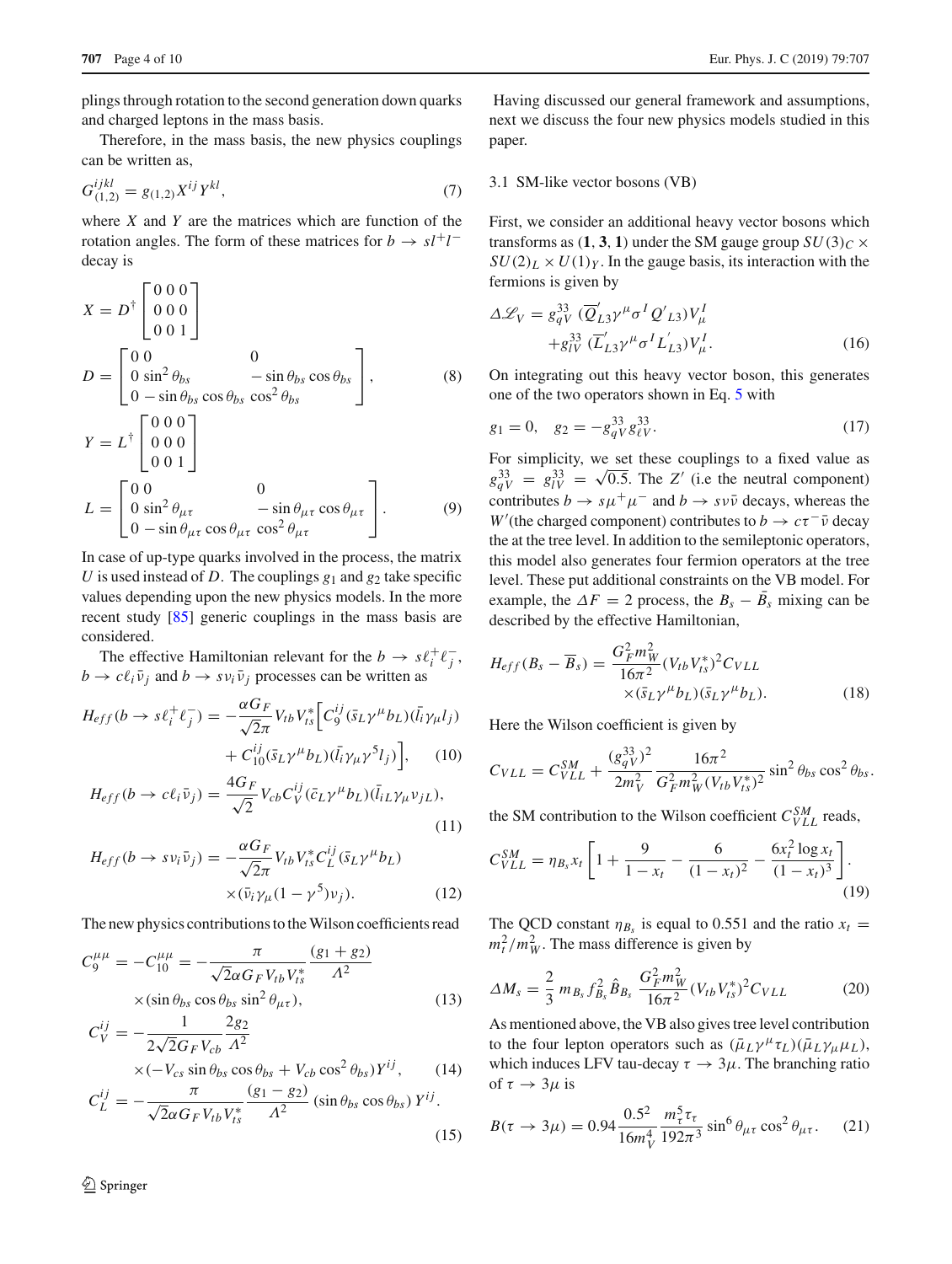<span id="page-4-0"></span>**Table 1** Best fit values of the mixing angles in vector boson model. For Fit 1, dof=123,  $\chi^2/dof = 1.00$ 

| Observable                |                                          | $R_{K[1,1-6,0]}$                                                                                                   | $R_{K^*[0.045-1.1]} R_{K^*[1.1-6.0]} P'_{5[4,0-6.0]}$ |      |         | $R_D^{ratio}$ | $R_{D^*}^{ratio}$ |      |      | $\frac{B_K^{SM+NP}}{B_K^{SM}} \xrightarrow{B_K^{SM+NP}} \frac{B_{K^*}^{SM+NP}}{B_{K^*}^{SM}} \tau \rightarrow 3\mu$ |
|---------------------------|------------------------------------------|--------------------------------------------------------------------------------------------------------------------|-------------------------------------------------------|------|---------|---------------|-------------------|------|------|---------------------------------------------------------------------------------------------------------------------|
| Measurement               |                                          | $0.846 \pm 0.062$ $0.66 \pm 0.09$ $0.69 \pm 0.10$ $-0.30 \pm 0.16$ $1.10 \pm 0.10$ $1.16 \pm 0.06$ $< 4.0$ $< 2.9$ |                                                       |      |         |               |                   |      |      | $< 2.1 \times 10^{-8}$                                                                                              |
| Standard model            |                                          | 1.0                                                                                                                | 0.93                                                  | 0.99 | $-0.82$ | 1.0           | 1.0               |      |      |                                                                                                                     |
| $\theta_{\mu\tau}$ (rad.) | $\theta_{bs}(rad.)$                      | Fit $1$ (global fit)                                                                                               |                                                       |      |         |               |                   |      |      |                                                                                                                     |
|                           | $0.649 \pm 0.158$ $0.004 \pm 0.002$ 0.78 |                                                                                                                    | 0.87                                                  | 0.79 | $-0.71$ | 1.02          | 1.02              | 0.88 | 0.88 | $5.95 \times 10^{-7}$                                                                                               |
| $\chi^2$                  |                                          | 1.09                                                                                                               | 5.11                                                  | 0.99 | 5.20    | 0.54          | 4.56              |      |      |                                                                                                                     |
| $\theta_{\mu\tau}$ (rad.) | $\theta_{hs}(rad.)$                      | Fit 2                                                                                                              |                                                       |      |         |               |                   |      |      |                                                                                                                     |
| $1.53 \pm 2.47$           | $0.002 \pm 0.004$ 0.71                   |                                                                                                                    | 0.85                                                  | 0.72 | $-0.68$ | 0.93          | 0.93              | 0.94 | 0.94 | $3.18 \times 10^{-8}$                                                                                               |
| $\chi^2$                  |                                          | 4.98                                                                                                               | 4.27                                                  | 0.10 | 4.61    | 2.53          | 13.64             |      |      |                                                                                                                     |
| $\theta_{\mu\tau}$ (rad.) | $\theta_{bs}(rad.)$                      | Fit 3                                                                                                              |                                                       |      |         |               |                   |      |      |                                                                                                                     |
| $0.535 \pm 0.16$          | $0.005 \pm 0.003$ 0.80                   |                                                                                                                    | 0.88                                                  | 0.81 | $-0.71$ | 1.03          | 1.03              | 0.85 | 0.84 | $2.5 \times 10^{-7}$                                                                                                |
| $\chi^2$                  |                                          | 0.45                                                                                                               | 5.38                                                  | 1.47 | 5.20    | 0.43          | 3.99              |      |      |                                                                                                                     |

<span id="page-4-1"></span>**Table 2** Best fit values of the mixing angles in  $U_1$  leptoquark model. For Fit 1, dof=122,  $\chi^2/dof = 1.00$ 

| Observable                |                      | $R_{K[1.1-6.0]}$  | $R_{K^*[0.045-1.1]}$ | $R_{K^*[1.1-6.0]}$ | $P'_{5[4.0-6.0]}$ | $R_D^{ratio}$   | $R_{D^*}^{ratio}$ |  |
|---------------------------|----------------------|-------------------|----------------------|--------------------|-------------------|-----------------|-------------------|--|
| Measurement               |                      | $0.846 \pm 0.062$ | $0.66 \pm 0.09$      | $0.69 \pm 0.10$    | $-0.30 \pm 0.16$  | $1.10 \pm 0.10$ | $1.16 \pm 0.06$   |  |
| Standard model            |                      | 1.0               | 0.93                 | 0.99               | $-0.82$           | 1.0             | 1.0               |  |
| $\theta_{\mu\tau}$ (rad.) | $\theta_{bs}(rad.)$  | Fit 1(Global fit) |                      |                    |                   |                 |                   |  |
| $0.339 \pm 0.224$         | $0.007 \pm 0.009$    | 0.77              | 0.88                 | 0.78               | $-0.70$           | 1.04            | 1.04              |  |
| $\chi^2$                  |                      | 1.54              | 5.38                 | 0.79               | 5.11              | 0.30            | 3.71              |  |
| $\theta_{\mu\tau}$ (rad.) | $\theta_{hs}$ (rad.) | Fit 2             |                      |                    |                   |                 |                   |  |
| $0.095 \pm 0.134$         | $0.0895 \pm 0.255$   | 0.76              | 0.87                 | 0.77               | $-0.70$           | 0.94            | 0.94              |  |
| $\chi^2$                  |                      | 1.80              | 5.11                 | 0.69               | 5.11              | 2.45            | 13.35             |  |
| $\theta_{\mu\tau}$ (rad.) | $\theta_{bs}(rad.)$  | Fit 3             |                      |                    |                   |                 |                   |  |
| $0.328 \pm 0.21$          | $0.007 \pm 0.008$    | 0.78              | 0.87                 | 0.79               | $-0.71$           | 1.04            | 1.04              |  |
| $\chi^2$                  |                      | 1.09              | 5.11                 | 0.99               | 5.20              | 0.30            | 3.71              |  |

On the experimental side, there is an upper bound on the branching ratio  $B(\tau \to 3\mu)$ , which is  $2.8 \times 10^{-8}$  at 90% CL [\[63](#page-9-1)]. In addition the VB model can contribute to more processes such as  $\tau \to \mu \nu \bar{\nu}, \tau \to \mu \rho$  etc. But, we will show that the model is excluded if we take into account just the constraints from  $R_{K^{(*)}}$ ,  $R_{D^{(*)}}$ ,  $\Delta M_s$  and  $Br(\tau \rightarrow 3\mu)$ .

#### 3.2 Leptoquark(LQ) models

We consider the three leptoquark models, a scalar *SU*(2)*<sup>L</sup>* singlet LQ *S*<sub>1</sub> (3, 1, −2/3), a scalar triplet LQ *S*<sub>3</sub>(3, 3, −2/3) and vector singlet LQ  $U_1(3, 1, 4/3)$ . In the gauge basis, the interaction Lagrangian for these LQ models is given by [\[86\]](#page-9-23)

$$
\Delta \mathcal{L}_{U_1} = g_{U_1}^{33} (\overline{Q}'_{L3} \gamma^{\mu} L'_{L3}) U_{1\mu} + \text{h.c.}, \qquad (22)
$$

$$
\Delta \mathcal{L}_{S_3} = g_{S_3}^{33} (\overline{Q}_{L3}' \sigma^I i \sigma^2 L_{L3}'^c) S_3^I + \text{h.c.},
$$
\n(23)

$$
\Delta \mathcal{L}_{U_3} = g_{U_3}^{33}(\overline{Q}'_{L3}\gamma^{\mu}\sigma^I L'_{L3})U_{3\mu} + \text{h.c.}.
$$
 (24)

On integrating out a heavy LQ, the operators of Eq. [5](#page-2-1) are generated at the tree level but with different weights of the two operators depending on the representation. We can identify the couplings  $g_1$  and  $g_2$  for various LQ models as

$$
U_1: g_1 = g_2 = -\frac{1}{2}|g_{U_1}^{33}|^2 < 0,\tag{25}
$$

$$
S_3: g_1 = 3g_2 = \frac{3}{4} |g_{S_3}^{33}|^2 > 0,
$$
 (26)

$$
U_3: g_1 = -3g_2 = -\frac{3}{2}|g_{U_3}^{33}|^2 < 0,\tag{27}
$$

the couplings  $g_{U_1}^{33}$ ,  $g_{U_3}^{33}$  and  $g_{S_3}^{33}$  are set to one. Clearly, all these LQ models can potentially contribute to  $b \to s\mu^+\mu^-$ ,  $b \to s \nu \bar{\nu}$  and  $b \to c \tau^- \bar{\nu}$  transitions at the tree level. However, for the  $U_1$  model since  $g_1 = g_2$ , there is no tree level NP contribution to  $b \rightarrow s \nu \bar{\nu}$  (see Eq. [15\)](#page-3-0). Note that the LQ models do not give contributions to the four fermion operators at the tree level. But these operators are still generated at low scale due to RGE running of the operators of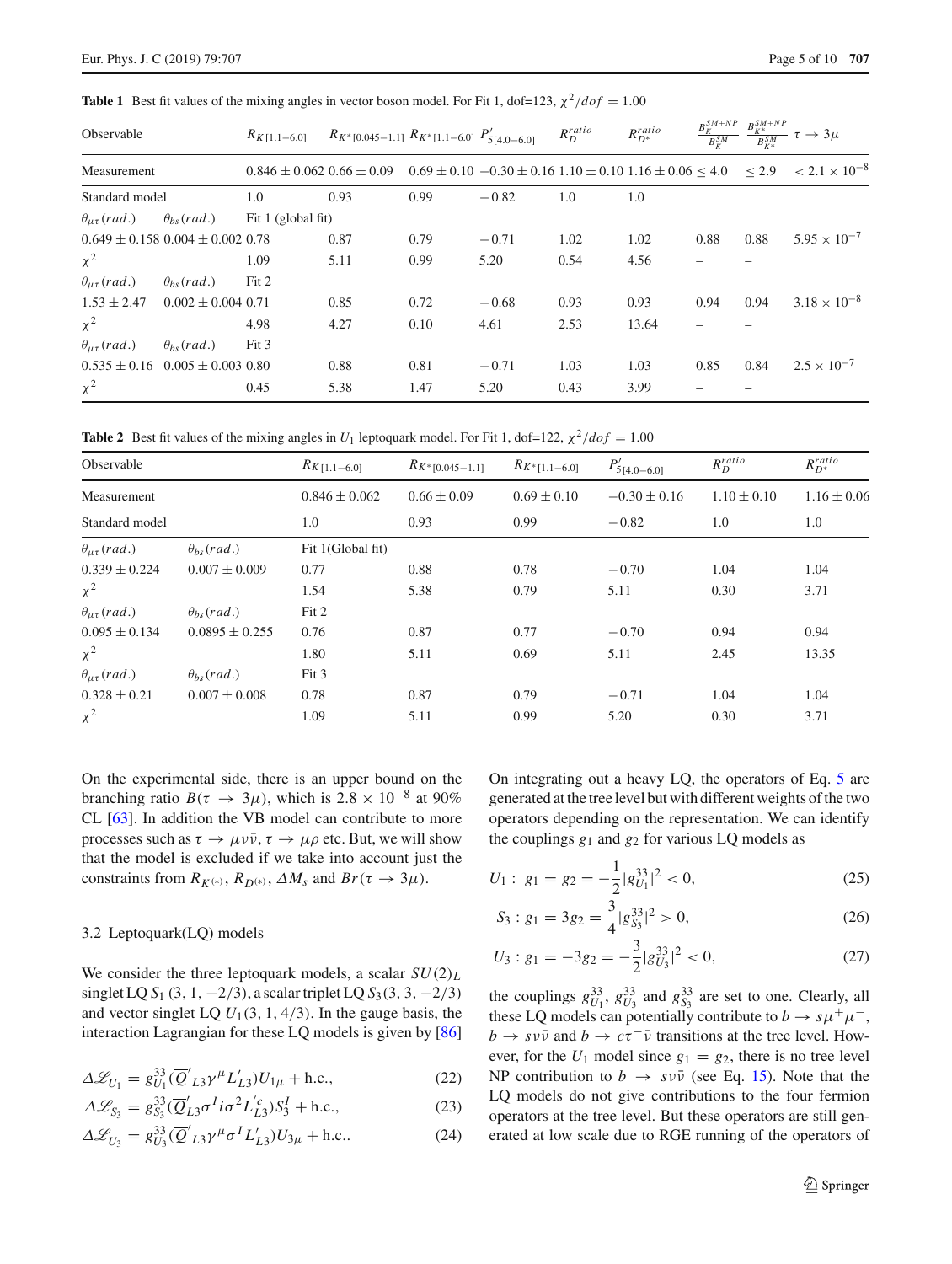



<span id="page-5-1"></span>**Fig. 1** The plots in the top row depict allowed new physics parameter space, at 2σ, due to various observables in the *U*<sup>1</sup> model. The left and right panels in the top row represent the allowed regions for  $g_{U_1}^{33} = 1$  and  $g_{U_1}^{33} = 2$ , respectively. The left and right panels in the bottom row depicts the allowed regions in the  $S_3$  and  $U_3$  models, respec-

Eq. [5](#page-2-1) [\[64](#page-9-2)[,65](#page-9-3)]. Some of the processes which are generated due to RGE effects in the LQ models are  $B \to K^{(*)} \nu \bar{\nu}$ ,  $\tau \to 3\mu$ ,  $\tau \to \mu \nu \bar{\nu}$ ,  $\tau \to e \nu \bar{\nu}$ ,  $\tau \to \mu \rho$ . In addition to this the Z-boson axial and vector couplings are also affected. It was shown in Refs. [\[64](#page-9-2)[,65](#page-9-3)] that the  $Br(\tau \to e\bar{\nu}\nu)$  constraints can be very stringent for the models with  $g_1 = g_2$ . However, note that in the present work we use a different transformation to rotate from gauge to mass basis.

tively. The plots for *S*<sub>3</sub> and *U*<sub>3</sub> models correspond to  $g_{S_3(U_3)}^{33} = 1$ . The grey, magenta, brown, yellow and green regions in these figures show allowed parameter space for  $R_{K^{(*)}}$ ,  $R_{D^{(*)}}$ , branching ratios of LFV decays ( $\tau \to \phi \mu \& B \to K \tau^{\pm} \mu^{\mp}$ ), branching ratio of  $\tau \to e \nu \bar{\nu}$ and branching ratios of  $B \to K^{(*)} \nu \bar{\nu}$  transitions, respectively

# <span id="page-5-0"></span>**4 Results and discussions**

In this section, we present the result of the fits for the SM like vector boson, and *U*1, *S*3, *U*<sup>3</sup> LQ models. Their mass set to 1 TeV. As discussed in Sect. [2,](#page-1-1) we perform three kind of fits. For the first one, which we call a Global fit, all relevant data is included. We then perform a fit, fit 2, by removing only the  $R_{D^{(*)}}$  data from the  $\chi^2$ . Finally, a fit including only the clean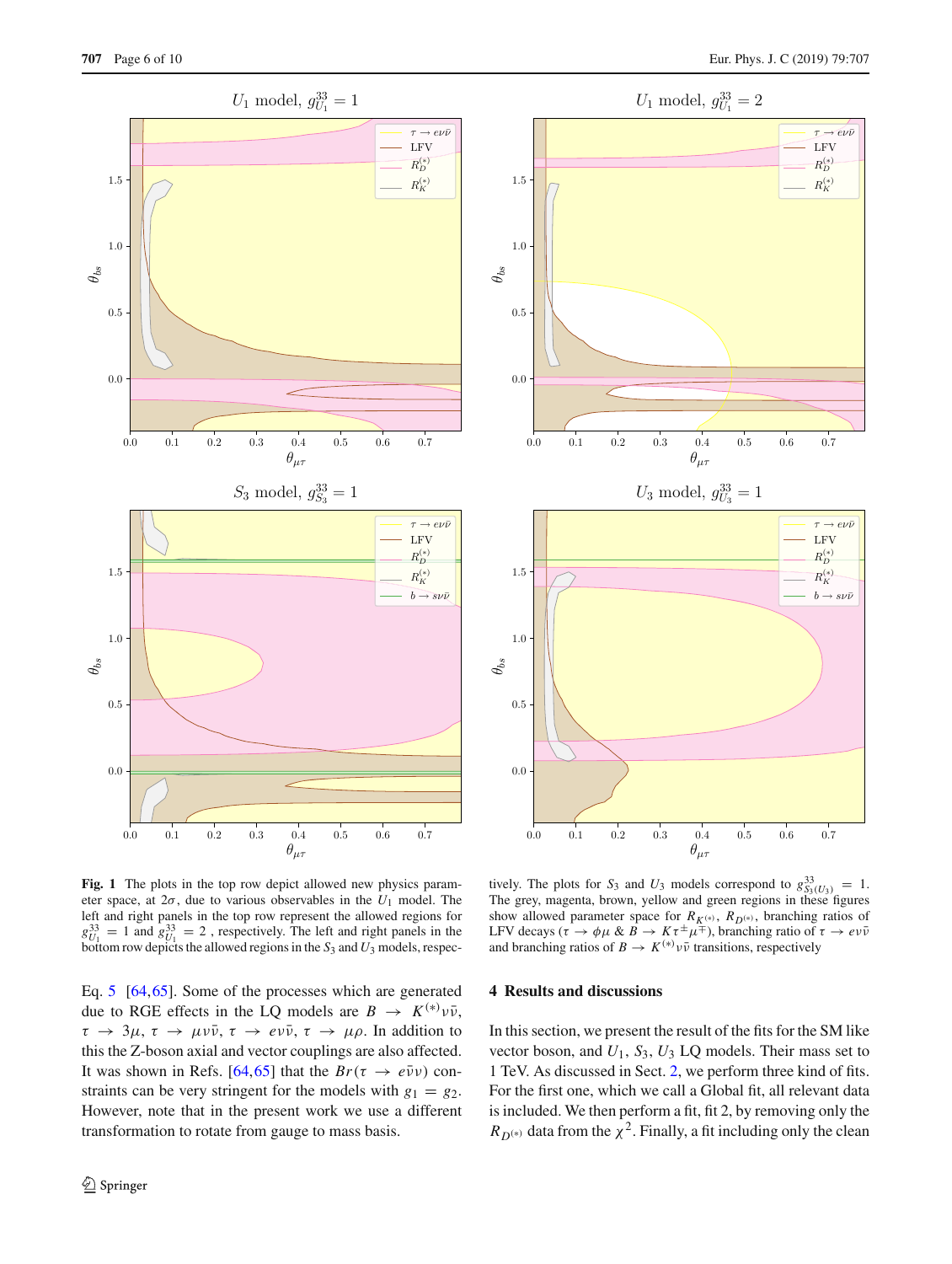| Observable                |                                      | $R_{K[1.1-6.0]}$                  | $R_{K^*[0.045-1.1]}$ $R_{K^*[1.1-6.0]}$ $P'_{5[4.0-6.0]}$ |      |                                                                             | $R_D^{ratio}$ | $R_{D^\ast}^{ratio}$ | $B_K^{SM+NP}$<br>$B_K^{SM}$ | $B_{K^{\ast }}^{SM+NP}$<br>$B_{K^*}^{SM}$ |
|---------------------------|--------------------------------------|-----------------------------------|-----------------------------------------------------------|------|-----------------------------------------------------------------------------|---------------|----------------------|-----------------------------|-------------------------------------------|
| Measurement               |                                      | $0.846 \pm 0.062$ $0.66 \pm 0.09$ |                                                           |      | $0.69 \pm 0.10$ $-0.30 \pm 0.16$ $1.10 \pm 0.10$ $1.16 \pm 0.06$ $\leq 4.0$ |               |                      |                             | $\leq$ 2.9                                |
| Standard model            |                                      | 1.0                               | 0.93                                                      | 0.99 | $-0.82$                                                                     | 1.0           | 1.0                  |                             |                                           |
| $\theta_{\mu\tau}$ (rad.) | $\theta_{hs}$ (rad.)                 | Fit 1 (global fit)                |                                                           |      |                                                                             |               |                      |                             |                                           |
| $1.57 \pm 0.48$           | $-0.0008 \pm 0.0001$                 | 0.76                              | 0.87                                                      | 0.77 | $-0.70$                                                                     | 1.04          | 1.04                 | 1.02                        | 1.02                                      |
| $\chi^2$                  |                                      | 1.80                              | 5.11                                                      | 0.69 | 5.11                                                                        | 0.30          | 3.71                 |                             |                                           |
| $\theta_{\mu\tau}$ (rad.) | $\theta_{hs}$ (rad.)                 | Fit 2                             |                                                           |      |                                                                             |               |                      |                             |                                           |
|                           | $0.095 \pm 0.134$ $-0.089 \pm 0.255$ | 0.76                              | 0.86                                                      | 0.77 | $-0.70$                                                                     | 0.91          | 0.91                 | 10.82                       | 10.82                                     |
| $\chi^2$                  |                                      | 1.80                              | 4.84                                                      | 0.69 | 5.11                                                                        | 3.32          | 16.75                |                             |                                           |
| $\theta_{\mu\tau}$ (rad.) | $\theta_{bs}(rad.)$                  | Fit 3                             |                                                           |      |                                                                             |               |                      |                             |                                           |
| $1.57 \pm 0.48$           | $-0.0007 \pm 0.0002$                 | 0.79                              | 0.87                                                      | 0.80 | $-0.71$                                                                     | 1.04          | 1.04                 | 1.02                        | 1.02                                      |
| $\chi^2$                  |                                      | 0.82                              | 5.11                                                      | 1.16 | 5.20                                                                        | 0.30          | 3.71                 |                             |                                           |

<span id="page-6-0"></span>**Table 3** Best fit values of the mixing angles in  $S_3$  leptoquark model. For Fit 1, dof=122,  $\chi^2/dof = 1.02$ 

observables is performed. The fit results for the VB model are presented in Table [1,](#page-4-0) and we observe the following: At the best fit point the VB model evades the current upper bound on the  $Br(\tau \rightarrow 3\mu)$  and this holds even on removing the  $b \rightarrow c\tau\bar{\nu}$  data from the fit. Therefore, we can conclude that the VB model, coupling only to the third generation in the weak basis is inconsistent with the present data.

The fit results for the  $U_1$  model are presented in Table [2.](#page-4-1) At the best point the central values of  $R_{K^{(*)}}$  in the central  $q^2$  region lies within  $1\sigma$  of the experimental range, whereas this is not true for the  $R_{K^*}$  in low  $q^2$  bin. The central value of  $R_{D^*}$  falls in  $2\sigma$  of the experimental range. Further, the angular observable  $P'_5$  can be accommodated within  $2\sigma$ . We get the similar results for the fits performed only with the clean observables. On removing  $R_{D^{(*)}}$  from the fit, we find that the tension in the same gets even worse as compared to the SM.

The new physics coupling are found to be highly correlated with large errors. Hence, one should also consider the allowed range of various observables. In Fig. [1](#page-5-1) we present the  $2\sigma$  contours of various observables in the space of couplings.

It is evident from the left panel of top row of Fig. [1](#page-5-1) that the  $R_{K^{(*)}}$  (grey) and  $R_{D^{(*)}}$  (magenta) regions do not overlap even at  $2\sigma$ . The brown region depicts constraints on this model due to LFV decays,  $Br(\tau \to \phi \mu)$  and  $Br(B \to K \tau^{\pm} \mu^{\mp})$ . Evidently, these puts a tight constraints on this model. On the other hand, the yellow region shows that the  $Br(\tau \to e \nu \bar{\nu})$ does not put additional constraint on this model. Note that for a different mixing pattern, the Refs. [\[64](#page-9-2)[,65\]](#page-9-3) found this to be extremely constraining for the  $U_1$  model which otherwise was found to be viable in their setup.

The main reason is that our parametrization is more flexible. In particular, we obtain the transformation matrices Eq. 18 of [\[64,](#page-9-2)[65\]](#page-9-3) only in the limit  $\theta_{bs} \to 0$  and  $\theta_{\mu\tau} \to 0$ . However, in our analysis we allow the parameters  $\theta_{bs}$  and  $\theta_{\mu\tau}$ 

to be free and fit them from the real data. Our parametrization is more suitable because it provides more flexibility to satisfy the additional constraints such as  $\mathscr{B}(\tau \to e\nu\bar{\nu})$ . To understand this, we note that according to Eq. 97 of Ref. [\[64](#page-9-2),[65\]](#page-9-3) this branching ratio is driven by the Wilson coefficient  $(C_L^{\tau\ell})_{31} \propto g_2 \lambda_{33}^u \lambda_{33}^e$  which according to [\[64,](#page-9-2)[65\]](#page-9-3) is  $\approx$  -0.5, simply because they have set  $\lambda_{33}^u = \lambda_{33}^e = 1$ and  $g_2 = -0.5$  for U1 leptoquark. In contrast, according to our parametrization we get  $(C_L^{\tau\ell})_{31} \sim g_2 \cos^2 \theta_{bs} \cos^2 \theta_{\mu\tau}$ , which is a function of the mixing angles. Furthermore, in our analyses the parameter  $g_2$  is fixed by model but in a general EFT analysis  $[64, 65]$ ,  $C_3 (= g_2)$  is a free parameter and varying  $C_3$  it as done in [\[64](#page-9-2),[65\]](#page-9-3), is not equivalent to varying  $\theta_{bs}$  and  $\theta_{\mu\tau}$  because the later parameters also appear in all other observables such as  $R_K$ ,  $R_D$  with a different functional dependence.

The upper right panel in Fig. [1](#page-5-1) shows the same plot for  $g_{U_1}^{33} = 2$ , clearly the higher values of the coupling also does not help. Therefore, we conclude that the  $U_1$  LQ, in this present setup is not a viable model for the combined explanation of the charge and neutral current anomalies.

The fit results for *S*<sup>3</sup> and *U*<sup>3</sup> models are presented in the Tables [3](#page-6-0) and [4](#page-7-1) respectively. From these one can infer that: these models are able to explain  $R_{K^{(*)}}$  within 1 $\sigma$ , and reduces the tension in the  $R_{D^{(*)}}$ . The central value of  $R_{K^*}$  for the low  $q^2$  does not come within  $1\sigma$ . The angular observable  $P'_5$  can be accommodated within  $2\sigma$ . The tension in  $R_{D^{(*)}}$  becomes worse on removing  $b \to c\tau\bar{\nu}$  data from the fit. In the fit with only clean observables, the results of the global fit are almost unchanged. The left and right panels of in the bottom row of Fig. [1](#page-5-1) represents the  $2\sigma$  contours of the relevant observables in the couplings plane for *S*<sup>3</sup> and *U*<sup>3</sup> models, respectively. In  $U_3$  model, the  $R_{K^{(*)}}$  and  $R_{D^{(*)}}$  regions do overlap within  $2\sigma$ , but this is challenged by the constraint coming from the upper bound on  $b \to s v \bar{v}$  transitions. Again, we find that the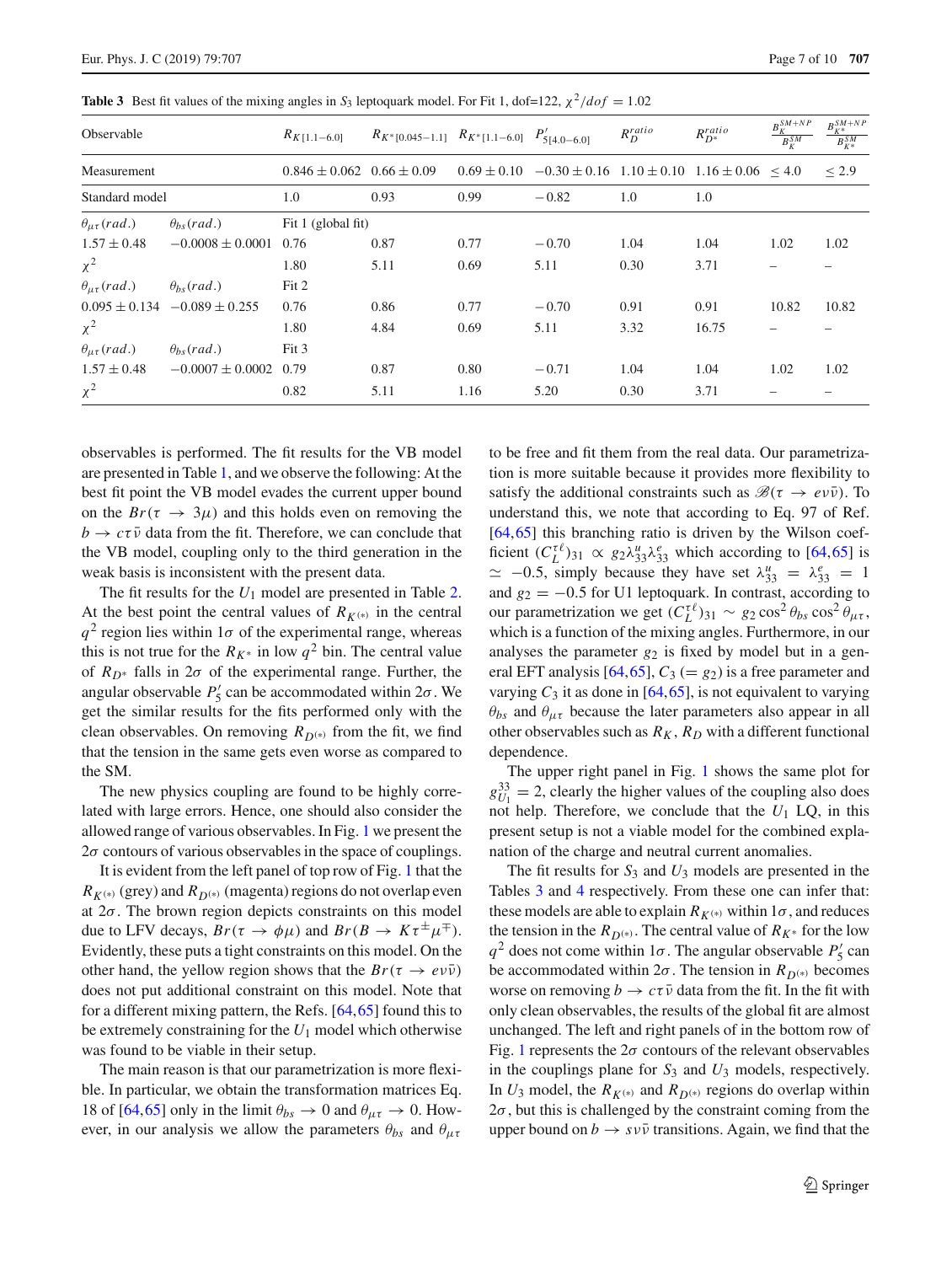| Observable                |                      | $R_{K[1.1-6.0]}$                  | $R_{K^*[0.045-1.1]}$ $R_{K^*[1.1-6.0]}$ $P'_{5[4.0-6.0]}$ |                 |                                                        | $R_D^{ratio}$ | $R_{D^\ast}^{ratio}$ | $B_K^{\mathit{SM}+\mathit{NP}}$<br>$B_K^{SM}$ | $B_{K^{\ast }}^{SM+NP}$<br>$B_{K^*}^{SM}$ |
|---------------------------|----------------------|-----------------------------------|-----------------------------------------------------------|-----------------|--------------------------------------------------------|---------------|----------------------|-----------------------------------------------|-------------------------------------------|
| Measurement               |                      | $0.846 \pm 0.062$ $0.66 \pm 0.09$ |                                                           | $0.69 \pm 0.10$ | $-0.30 \pm 0.16$ $1.10 \pm 0.10$ $1.16 \pm 0.06$ < 4.0 |               |                      |                                               | $\leq$ 2.9                                |
| Standard model            |                      | 1.0                               | 0.93                                                      | 0.99            | $-0.82$                                                | 1.0           | 1.0                  |                                               |                                           |
| $\theta_{\mu\tau}$ (rad.) | $\theta_{hs}$ (rad.) | Fit 1 (global fit)                |                                                           |                 |                                                        |               |                      |                                               |                                           |
| $0.076 \pm 0.011$         | $0.144 \pm 0.036$    | 0.76                              | 0.87                                                      | 0.77            | $-0.70$                                                | 1.14          | 1.14                 | 296.27                                        | 296.27                                    |
| $\chi^2$                  |                      | 1.80                              | 5.11                                                      | 0.69            | 5.11                                                   | 0.18          | 0.06                 |                                               |                                           |
| $\theta_{\mu\tau}$ (rad.) | $\theta_{bs}(rad.)$  | Fit 2                             |                                                           |                 |                                                        |               |                      |                                               |                                           |
| $0.083 \pm 0.117$         | $0.119 \pm 0.34$     | 0.76                              | 0.86                                                      | 0.76            | $-0.70$                                                | 1.11          | 1.11                 | 207.14                                        | 207.14                                    |
| $\chi^2$                  |                      | 1.80                              | 4.84                                                      | 0.79            | 5.11                                                   | 0.006         | 0.72                 |                                               |                                           |
| $\theta_{\mu\tau}$ (rad.) | $\theta_{hs}$ (rad.) | Fit 3                             |                                                           |                 |                                                        |               |                      |                                               |                                           |
| $0.071 \pm 0.013$         | $0.144 \pm 0.036$    | 0.78                              | 0.87                                                      | 0.79            | $-0.71$                                                | 1.14          | 1.14                 | 296.27                                        | 296.27                                    |
| $\chi^2$                  |                      | 1.09                              | 5.11                                                      | 0.99            | 5.20                                                   | 0.18          | 0.06                 |                                               |                                           |

<span id="page-7-1"></span>**Table 4** Best fit values of the mixing angles in  $U_3$  leptoquark model, For Fit 1, dof=122,  $\chi^2/dof = 0.97$ 

<span id="page-7-2"></span>**Table 5** Fit results for  $(U_1 + U_3)$ ,  $(U_1 + S_3)$  and  $(U_3 + S_3)$  combinations of two LQ particles

| Observable                                                                      |                | $R_{K[1.1-6.0]}$ $R_{K^*[0.045-1.1]}R_{K^*[1.1-6.0]}P'_{5[4.0-6.0]}$                                   |      |      |         | $R_D^{ratio}$ | $R_{D^*}^{ratio}$ | $B_K^{SM+NP}$ $B_{\nu*}^{SM+NP}$<br>$\overline{B_K^{SM}}$ | $B_{K*}^{SM}$ |
|---------------------------------------------------------------------------------|----------------|--------------------------------------------------------------------------------------------------------|------|------|---------|---------------|-------------------|-----------------------------------------------------------|---------------|
| Measurement                                                                     |                | $0.846 \pm 0.0620.66 \pm 0.09$ $0.69 \pm 0.10 - 0.30 \pm 0.161.10 \pm 0.101.16 \pm 0.06 < 4.0$ $< 2.9$ |      |      |         |               |                   |                                                           |               |
| Standard model                                                                  |                | 1.0                                                                                                    | 0.93 | 0.99 | $-0.82$ | 1.0           | 1.0               |                                                           |               |
| $\theta_{\mu\tau}$ (rad.) $\theta_{bs}$ (rad.) $g_{U_1}^{33}$                   | $g_{U_2}^{33}$ | $U_1 + U_3$                                                                                            |      |      |         |               |                   |                                                           |               |
| $0.31 \pm 0.830.05 \pm 0.05 - 0.69 \pm 0.760.93 \pm 0.72$                       |                | 0.76                                                                                                   | 0.86 | 0.77 | $-0.70$ | 1.14          | 1.14              | 934.59 934.59                                             |               |
| $\theta_{\mu\tau}$ (rad.) $\theta_{bs}$ (rad.) $g_{U_1}^{33}$                   | $g_{S_2}^{33}$ | $U_1 + S_3$                                                                                            |      |      |         |               |                   |                                                           |               |
| $0.64 \pm 0.901.50 \pm 1.540.930 \pm 0.0020.928 \pm 0.0020.74$                  |                |                                                                                                        | 0.86 | 0.75 | $-0.69$ | 1.35          | 1.35              | 132.15 132.15                                             |               |
| $\theta_{\mu\tau}$ (rad.) $\theta_{bs}$ (rad.) $g_{U_3}^{33}$<br>$g_{S_2}^{33}$ |                | $U_3 + S_3$                                                                                            |      |      |         |               |                   |                                                           |               |
| $0.12 \pm 0.120.10 \pm 0.111.06 \pm 0.81$ $0.62 \pm 1.05$                       |                | 0.76                                                                                                   | 0.86 | 0.77 | $-0.70$ | 1.14          | 1.14              | 221.77 221.77                                             |               |

constraints coming from the LFV decays are quite stringent. Further, we find that the  $Br(\tau \to e\nu\bar{\nu})$  is not important for these models.

Finally, we try a combination of two LQ particles taking the LQ couplings to be a free parameter. These results are shown in Table [5.](#page-7-2) Clearly,  $b \rightarrow s \nu \bar{\nu}$  is a big challenge for all combinations.

#### <span id="page-7-0"></span>**5 Conclusions**

The measurements of  $R_{K^{(*)}}$  by the LHCb collaboration has reinforced the earlier hints of lepton universality violation observed in  $R_{D^{(*)}}$ . In this work we look for simultaneous explanations of these measurements in VB,  $U_1$ ,  $S_3$  and  $U_3$ models. Here we assume a coupling only to the third generation in the gauge basis. Performing 'a global fit' to all relevant data, we find that the vector boson model violates the upper bound on the branching ratio of  $\tau \to 3\mu$  and hence

is inconsistent with the present data. The *U*<sup>1</sup> LQ model can not accommodate the  $R_{K^{(*)}}$  and  $R_{D^{(*)}}$  anomalies. This is evident from the fit as well as from the allowed regions which do not overlap even at  $2\sigma$ . We also find that, with considered structure of the mixing in this work, the  $Br(\tau \to e \nu \bar{\nu})$ which arises due to RGE effects, does not put constraint on this model. Further, we find that the  $S_3$  and  $U_3$  LQ models are highly constrained by the  $b \rightarrow s \nu \bar{\nu}$  data.

**Acknowledgements** We would like to thank Amol Dighe, David London and Uma Sankar for useful suggestions and discussions.

**Data Availability Statement** This manuscript has no associated data or the data will not be deposited. [Authors' comment: This is a theoretical work and we have not used data from any other source.]

**Open Access** This article is distributed under the terms of the Creative Commons Attribution 4.0 International License [\(http://creativecomm](http://creativecommons.org/licenses/by/4.0/) [ons.org/licenses/by/4.0/\)](http://creativecommons.org/licenses/by/4.0/), which permits unrestricted use, distribution, and reproduction in any medium, provided you give appropriate credit to the original author(s) and the source, provide a link to the Creative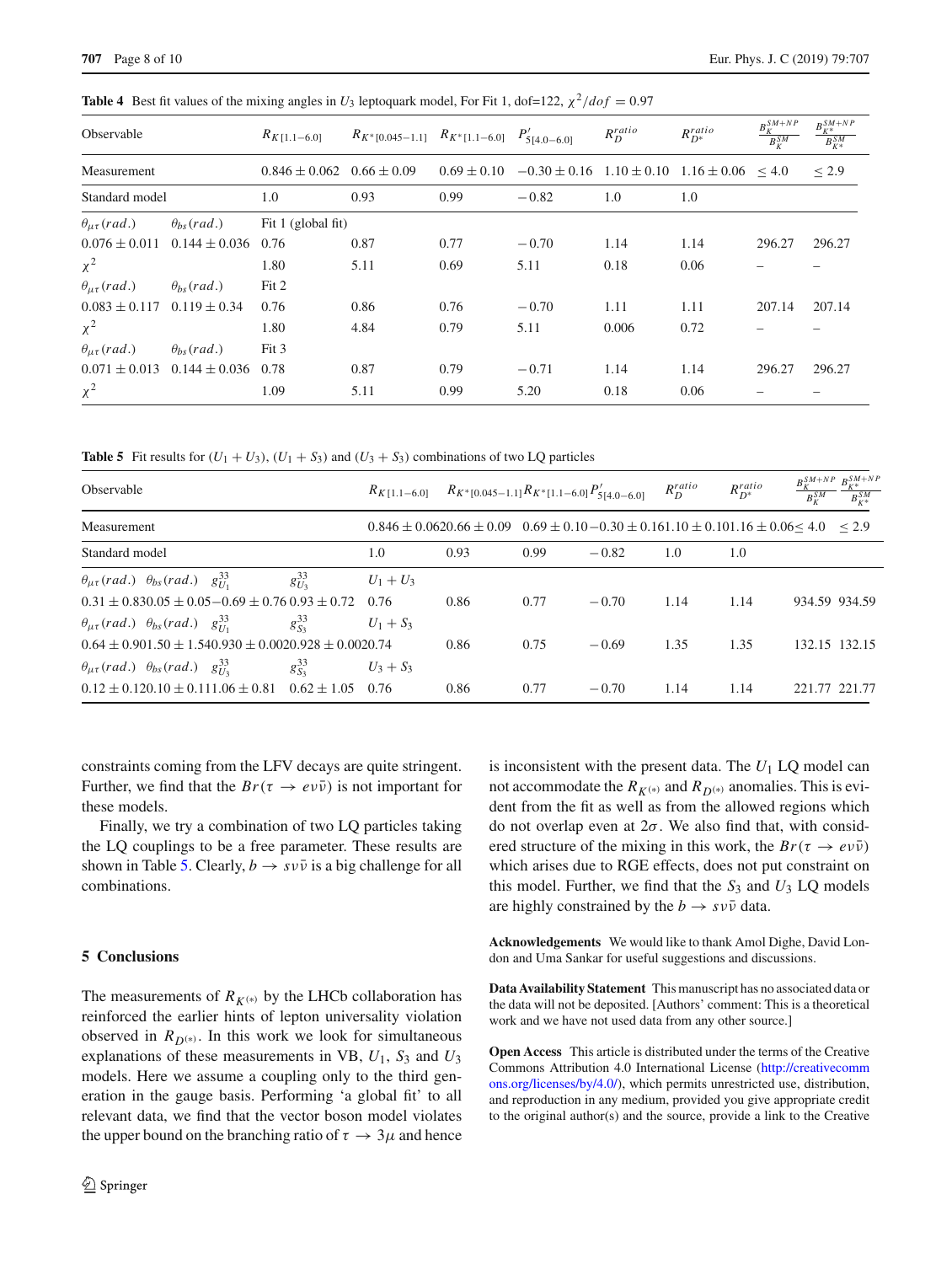Commons license, and indicate if changes were made. Funded by SCOAP<sup>3</sup>.

#### **References**

- <span id="page-8-0"></span>1. J.P. Lees et al. [BaBar Collaboration], Phys. Rev. Lett. **109**, 101802 (2012). [arXiv:1205.5442](http://arxiv.org/abs/1205.5442) [hep-ex]
- 2. J.P. Lees et al. [BaBar Collaboration], Phys. Rev. D **88**(7), 072012 (2013). [arXiv:1303.0571](http://arxiv.org/abs/1303.0571) [hep-ex]
- 3. R. Aaij et al. [LHCb Collaboration], Phys. Rev. Lett. **115**(11), 111803 (2015). [Phys. Rev. Lett. **115**(15), 159901 (2015)]. [arXiv:1506.08614](http://arxiv.org/abs/1506.08614) [hep-ex]
- 4. M. Huschle et al. [Belle Collaboration], Phys. Rev. D **92**(7), 072014 (2015). [arXiv:1507.03233](http://arxiv.org/abs/1507.03233) [hep-ex]
- 5. Y. Sato et al., [Belle Collaboration], Phys. Rev. D **94**(7), 072007 (2016). [arXiv:1607.07923](http://arxiv.org/abs/1607.07923) [hep-ex]
- 6. S. Hirose et al. [Belle Collaboration], Phys. Rev. Lett. **118**(21), 211801 (2017). [arXiv:1612.00529](http://arxiv.org/abs/1612.00529) [hep-ex]
- 7. R. Aaij et al. [LHCb Collaboration]. [arXiv:1708.08856](http://arxiv.org/abs/1708.08856) [hep-ex]
- 8. S. Hirose et al., [Belle Collaboration], Phys. Rev. D **97**(1), 012004 (2018). [arXiv:1709.00129](http://arxiv.org/abs/1709.00129) [hep-ex]
- <span id="page-8-1"></span>9. R. Aaij et al. [LHCb Collaboration], Phys. Rev. D **97**(7), 072013 (2018). [arXiv:1711.02505](http://arxiv.org/abs/1711.02505) [hep-ex]
- <span id="page-8-2"></span>10. [http://www.slac.stanford.edu/xorg/hfag/semi/fpcp17/RDRDs.](http://www.slac.stanford.edu/xorg/hfag/semi/fpcp17/RDRDs.html) [html](http://www.slac.stanford.edu/xorg/hfag/semi/fpcp17/RDRDs.html)
- <span id="page-8-3"></span>11. A. Abdesselam et al. [Belle Collaboration], [arXiv:1904.08794](http://arxiv.org/abs/1904.08794) [hep-ex]
- <span id="page-8-4"></span>12. R. Aaij et al. [LHCb Collaboration], Phys. Rev. Lett. **113**, 151601 (2014). [arXiv:1406.6482](http://arxiv.org/abs/1406.6482) [hep-ex]
- <span id="page-8-5"></span>13. G. Hiller, F. Kruger, Phys. Rev. D **69**, 074020 (2004). [arXiv:hep-ph/0310219](http://arxiv.org/abs/hep-ph/0310219)
- <span id="page-8-6"></span>14. M. Bordone, G. Isidori, A. Pattori, Eur. Phys. J. C**76**(8), 440 (2016). [arXiv:1605.07633](http://arxiv.org/abs/1605.07633) [hep-ph]
- <span id="page-8-7"></span>15. R. Aaij et al. [LHCb Collaboration], [arXiv:1903.09252](http://arxiv.org/abs/1903.09252) [hep-ex]
- <span id="page-8-8"></span>16. R. Aaij et al. [LHCb Collaboration], JHEP **1708**, 055 (2017). [arXiv:1705.05802](http://arxiv.org/abs/1705.05802) [hep-ex]
- <span id="page-8-9"></span>17. A. Abdesselam et al. [Belle Collaboration], [arXiv:1904.02440](http://arxiv.org/abs/1904.02440) [hep-ex]
- <span id="page-8-10"></span>18. R. Aaij et al. [LHCb Collaboration], Phys. Rev. Lett. **111**, 191801 (2013). [arXiv:1308.1707](http://arxiv.org/abs/1308.1707) [hep-ex]
- <span id="page-8-24"></span>19. R. Aaij et al. [LHCb Collaboration], JHEP **1602**, 104 (2016). [arXiv:1512.04442](http://arxiv.org/abs/1512.04442) [hep-ex]
- <span id="page-8-11"></span>20. A. Abdesselam et al., [Belle Collaboration], [arXiv:1604.04042](http://arxiv.org/abs/1604.04042) [hep-ex]
- <span id="page-8-12"></span>21. S. Descotes-Genon, T. Hurth, J. Matias, J. Virto, JHEP **1305**, 137 (2013). [arXiv:1303.5794](http://arxiv.org/abs/1303.5794) [hep-ph]
- <span id="page-8-13"></span>22. ATLAS Collaboration, Tech. Rep. ATLAS-CONF-2017-023, CERN, Geneva (2017)
- <span id="page-8-14"></span>23. CMS Collaboration, in proton-proton collisions at  $\sqrt{s} = 8$  TeV," Tech. Rep. CMS-PAS-BPH-15-008, CERN, Geneva (2017)
- <span id="page-8-15"></span>24. R. Aaij et al. [LHCb Collaboration], JHEP **1307**, 084 (2013). [arXiv:1305.2168](http://arxiv.org/abs/1305.2168) [hep-ex]
- <span id="page-8-16"></span>25. R. Aaij et al. [LHCb Collaboration], JHEP **1509**, 179 (2015). [arXiv:1506.08777](http://arxiv.org/abs/1506.08777) [hep-ex]
- <span id="page-8-17"></span>26. B. Capdevila, A. Crivellin, S. Descotes-Genon, J. Matias, J. Virto. [arXiv:1704.05340](http://arxiv.org/abs/1704.05340) [hep-ph]
- 27. W. Altmannshofer, P. Stangl, D.M. Straub, Phys. Rev. D **96**(5), 055008 (2017). [arXiv:1704.05435](http://arxiv.org/abs/1704.05435) [hep-ph]
- 28. G. Hiller, I. Nisandzic, Phys. Rev. D **96**(3), 035003 (2017). [arXiv:1704.05444](http://arxiv.org/abs/1704.05444) [hep-ph]
- 29. L.S. Geng, B. Grinstein, S. Jäger, J.M. Camalich, X.L. Ren, R.X. Shi, Phys. Rev. D **96**(9), 093006 (2017). [arXiv:1704.05446](http://arxiv.org/abs/1704.05446) [hepph]
- 30. M. Ciuchini, A.M. Coutinho, M. Fedele, E. Franco, A. Paul, L. Silvestrini, M. Valli, Eur. Phys. J. C **77**(10), 688 (2017). [arXiv:1704.05447](http://arxiv.org/abs/1704.05447) [hep-ph]
- 31. G. D'Amico, M. Nardecchia, P. Panci, F. Sannino, A. Strumia, R. Torre, A. Urbano, JHEP **1709**, 010 (2017). [arXiv:1704.05438](http://arxiv.org/abs/1704.05438) [hep-ph]
- 32. M. Algueró, B. Capdevila, A. Crivellin, S. Descotes-Genon, P. Masjuan, J. Matias, J. Virto. [arXiv:1903.09578](http://arxiv.org/abs/1903.09578) [hep-ph]
- 33. A.K. Alok, A. Dighe, S. Gangal, D. Kumar, JHEP **1906**, 089 (2019). [arXiv:1903.09617](http://arxiv.org/abs/1903.09617) [hep-ph]
- 34. M. Ciuchini, A.M. Coutinho, M. Fedele, E. Franco, A. Paul, L. Silvestrini, M. Valli, [arXiv:1903.09632](http://arxiv.org/abs/1903.09632) [hep-ph]
- 35. G. D'Amico, M. Nardecchia, P. Panci, F. Sannino, A. Strumia, R. Torre, A. Urbano, JHEP **1709**, 010 (2017). [arXiv:1704.05438](http://arxiv.org/abs/1704.05438) [hep-ph]
- 36. A. Datta, J. Kumar, D. London, [arXiv:1903.10086](http://arxiv.org/abs/1903.10086) [hep-ph]
- 37. J. Aebischer, W. Altmannshofer, D. Guadagnoli, M. Reboud, P. Stangl, D.M. Straub, [arXiv:1903.10434](http://arxiv.org/abs/1903.10434) [hep-ph]
- 38. K. Kowalska, D. Kumar, E.M. Sessolo, [arXiv:1903.10932](http://arxiv.org/abs/1903.10932) [hep-ph]
- <span id="page-8-18"></span>39. A. Arbey, T. Hurth, F. Mahmoudi, D. Martinez Santos, S. Neshatpour, [arXiv:1904.08399](http://arxiv.org/abs/1904.08399) [hep-ph]
- <span id="page-8-19"></span>40. M. Freytsis, Z. Ligeti, J.T. Ruderman, Phys. Rev. D **92**(5), 054018 (2015). [arXiv:1506.08896](http://arxiv.org/abs/1506.08896) [hep-ph]
- 41. A.K. Alok, D. Kumar, J. Kumar, S. Kumbhakar, S.U. Sankar, JHEP **1809**, 152 (2018). [arXiv:1710.04127](http://arxiv.org/abs/1710.04127) [hep-ph]
- 42. M. Blanke, A. Crivellin, S. de Boer, M. Moscati, U. Nierste, I. Nišandži´c, T. Kitahara, Phys. Rev. D **99**(7), 075006 (2019). [arXiv:1811.09603](http://arxiv.org/abs/1811.09603) [hep-ph]
- 43. A.K. Alok, D. Kumar, S. Kumbhakar, S. Uma Sankar, [arXiv:1903.10486](http://arxiv.org/abs/1903.10486) [hep-ph]
- <span id="page-8-20"></span>44. C. Murgui, A. Peñuelas, M. Jung, A. Pich, [arXiv:1904.09311](http://arxiv.org/abs/1904.09311) [hepph]
- <span id="page-8-21"></span>45. B. Bhattacharya, A. Datta, D. London, S. Shivashankara, Phys. Lett. B **742**, 370 (2015). [arXiv:1412.7164](http://arxiv.org/abs/1412.7164) [hep-ph]
- 46. R. Alonso, B. Grinstein, J. MartinCamalich, JHEP **1510**, 184 (2015). [arXiv:1505.05164](http://arxiv.org/abs/1505.05164) [hep-ph]
- 47. A. Greljo, G. Isidori, D. Marzocca, JHEP **1507**, 142 (2015). [arXiv:1506.01705](http://arxiv.org/abs/1506.01705) [hep-ph]
- <span id="page-8-22"></span>48. L. Calibbi, A. Crivellin, T. Ota, Phys. Rev. Lett. **115**, 181801 (2015). [arXiv:1506.02661](http://arxiv.org/abs/1506.02661) [hep-ph]
- 49. S. Fajfer, N. Košnik, Phys. Lett. B **755**, 270 (2016). [arXiv:1511.06024](http://arxiv.org/abs/1511.06024) [hep-ph]
- 50. M. Bauer, M. Neubert, Phys. Rev. Lett. **116**(14), 141802 (2016). [arXiv:1511.01900](http://arxiv.org/abs/1511.01900) [hep-ph]
- 51. R. Barbieri, G. Isidori, A. Pattori, F. Senia, Eur. Phys. J. C **76**(2), 67 (2016). [arXiv:1512.01560](http://arxiv.org/abs/1512.01560) [hep-ph]
- 52. S.M. Boucenna, A. Celis, J. Fuentes-Martin, A. Vicente, J. Virto, Phys. Lett. B **760**, 214 (2016). [arXiv:1604.03088](http://arxiv.org/abs/1604.03088) [hep-ph]
- 53. D. Das, C. Hati, G. Kumar, N. Mahajan, Phys. Rev. D **94**, 055034 (2016). [arXiv:1605.06313](http://arxiv.org/abs/1605.06313) [hep-ph]
- 54. S.M. Boucenna, A. Celis, J. Fuentes-Martin, A. Vicente, J. Virto, JHEP **1612**, 059 (2016). [arXiv:1608.01349](http://arxiv.org/abs/1608.01349) [hep-ph]
- 55. N.G. Deshpande, X.G. He, Eur. Phys. J. C **77**(2), 134 (2017). [arXiv:1608.04817](http://arxiv.org/abs/1608.04817) [hep-ph]
- 56. D. Bečirević, N. Košnik, O. Sumensari, R.Zukanovich Funchal, JHEP **1611**, 035 (2016). [arXiv:1608.07583](http://arxiv.org/abs/1608.07583) [hep-ph]
- 57. S. Sahoo, R. Mohanta, A.K. Giri, Phys. Rev. D **95**(3), 035027 (2017). [arXiv:1609.04367](http://arxiv.org/abs/1609.04367) [hep-ph]
- <span id="page-8-23"></span>58. B. Bhattacharya, A. Datta, J.P. Guévin, D. London, R. Watanabe, JHEP **1701**, 015 (2017). [arXiv:1609.09078](http://arxiv.org/abs/1609.09078) [hep-ph]
- 59. A. Crivellin, D. Müller, T. Ota, JHEP **1709**, 040 (2017). [arXiv:1703.09226](http://arxiv.org/abs/1703.09226) [hep-ph]
- 60. C.H. Chen, T. Nomura, H. Okada, Phys. Lett. B **774**, 456 (2017). [arXiv:1703.03251](http://arxiv.org/abs/1703.03251) [hep-ph]
- 61. D. Buttazzo, A. Greljo, G. Isidori, D. Marzocca, JHEP **1711**, 044 (2017). [arXiv:1706.07808](http://arxiv.org/abs/1706.07808) [hep-ph]